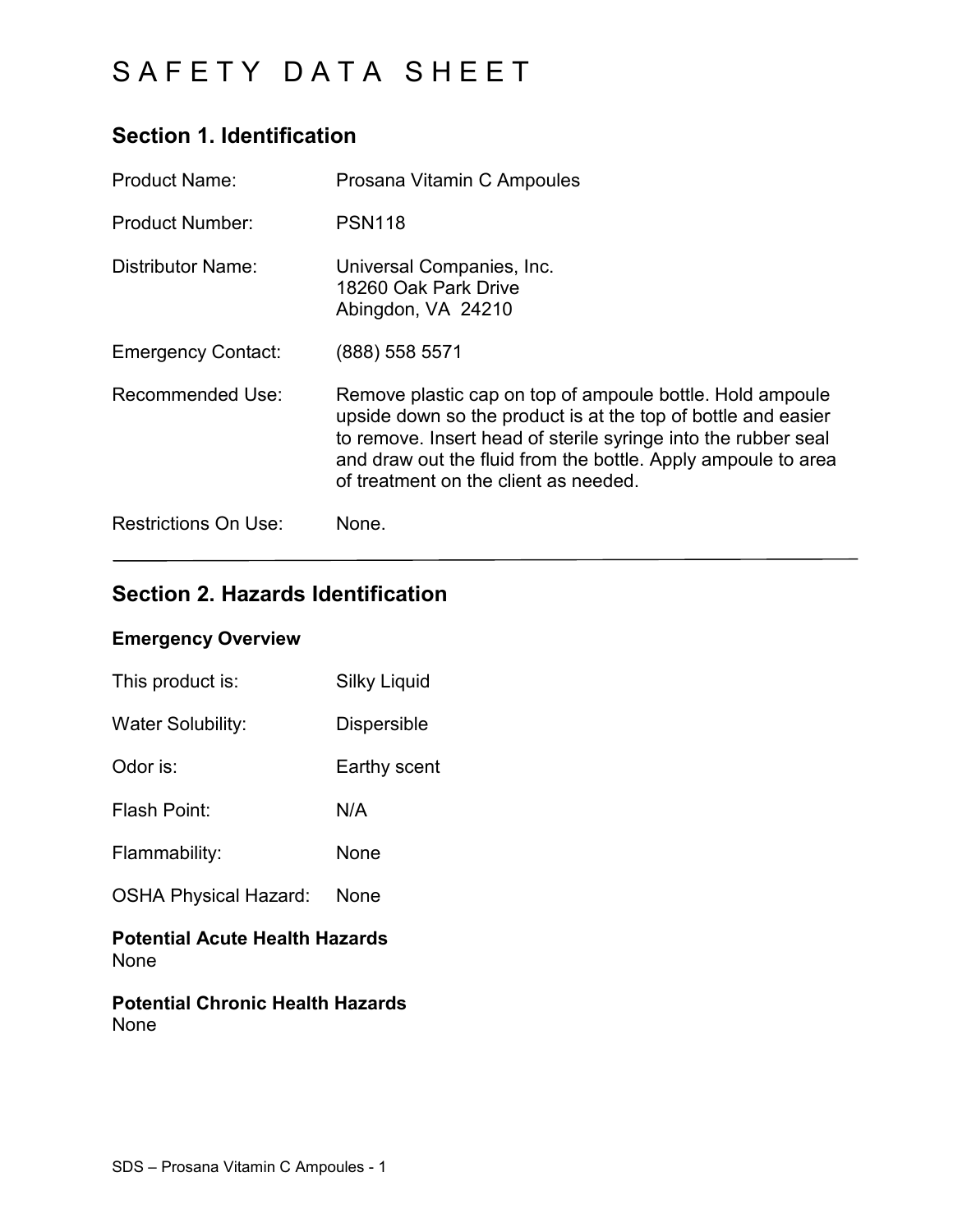## **Section 3. Composition / Information on Ingredients**

No ingredients listed on OSHA Occupational Chemical Database

#### **Section 4. First Aid Measures**

#### **Emergency and First Aid Measures**

| Eyes:       | Irrigate thoroughly with plenty of water until discomfort is relieved.                                 |
|-------------|--------------------------------------------------------------------------------------------------------|
| Skin:       | No evidence of adverse effects. If irritation occurs wash thoroughly with<br>cold water and mild soap. |
| Inhalation: | No evidence of adverse effects                                                                         |
| Ingestion:  | If a large amount is swallowed, get medical attention                                                  |
|             |                                                                                                        |

### **Section 5. Fire Fighting Measures**

| Flashpoint:                                   | N/A                                  |
|-----------------------------------------------|--------------------------------------|
| Flammability:                                 | None                                 |
| <b>Extinguishing Media:</b>                   | Dry Chemical, Foam or Carbon Dioxide |
| <b>Special Fire Fighting</b><br>Procedure:    | None                                 |
| Unusual Fire and<br><b>Explosion Hazards:</b> | None                                 |

### **Section 6. Accidental Release Measures**

Cover with an inert absorbent material and remove to a disposal container. Mop up and then wash with soapy water.

Disposal Procedure: Dispose of as specified by local codes. Observe local, state and federal regulations.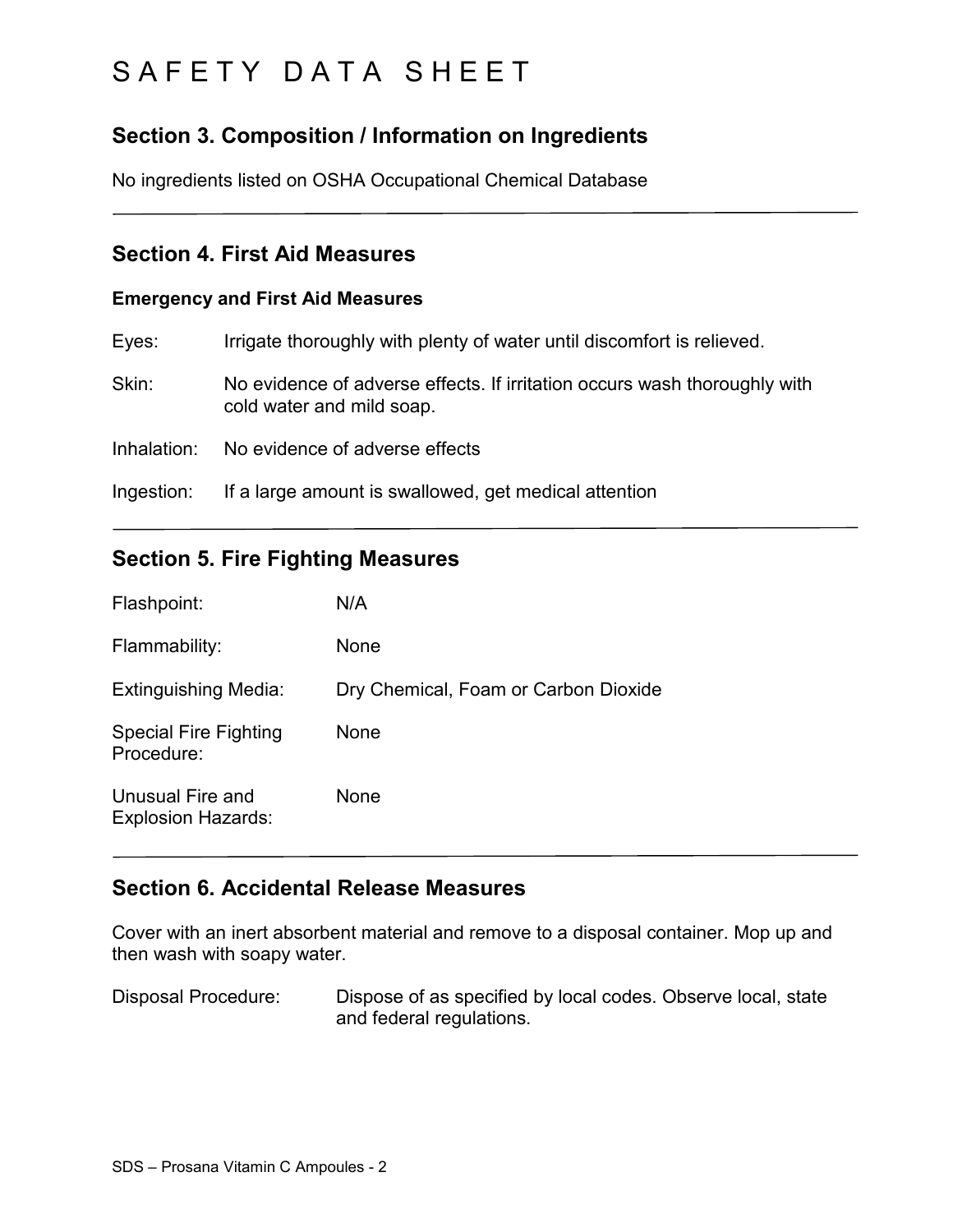## **Section 7. Handling & Storage**

Covered storage at 15-25°C

Avoid freezing temperatures

Flammability: None

Other Physical Hazards: None

## **Section 8. Exposure Controls / Personal Protection**

| Ingredients with limit values that require<br>monitoring at the workplace: | None        |
|----------------------------------------------------------------------------|-------------|
| Personal Protective Measures:                                              |             |
| <b>Respiratory Protection:</b>                                             | None        |
| Ventilation Protection:                                                    | <b>None</b> |
| Eye protection:                                                            | <b>None</b> |
| <b>Protective Gloves:</b>                                                  | None        |

### **Section 9. Physical and Chemical Properties**

| <b>PARAMETER</b>       | <b>VALUE</b>                 |
|------------------------|------------------------------|
| Appearance:            | Liquid                       |
| Colour:                | Clear, slightly straw yellow |
| Odor:                  | Earthy scent                 |
| <b>Physical State:</b> | <b>Silky Liquid</b>          |
| pH:                    | $4.0 - 5.0$                  |
| <b>Boiling Point:</b>  | 110C                         |
| Vapor Density          | Not applicable               |
| Solubility in Water:   | <b>Dispersible</b>           |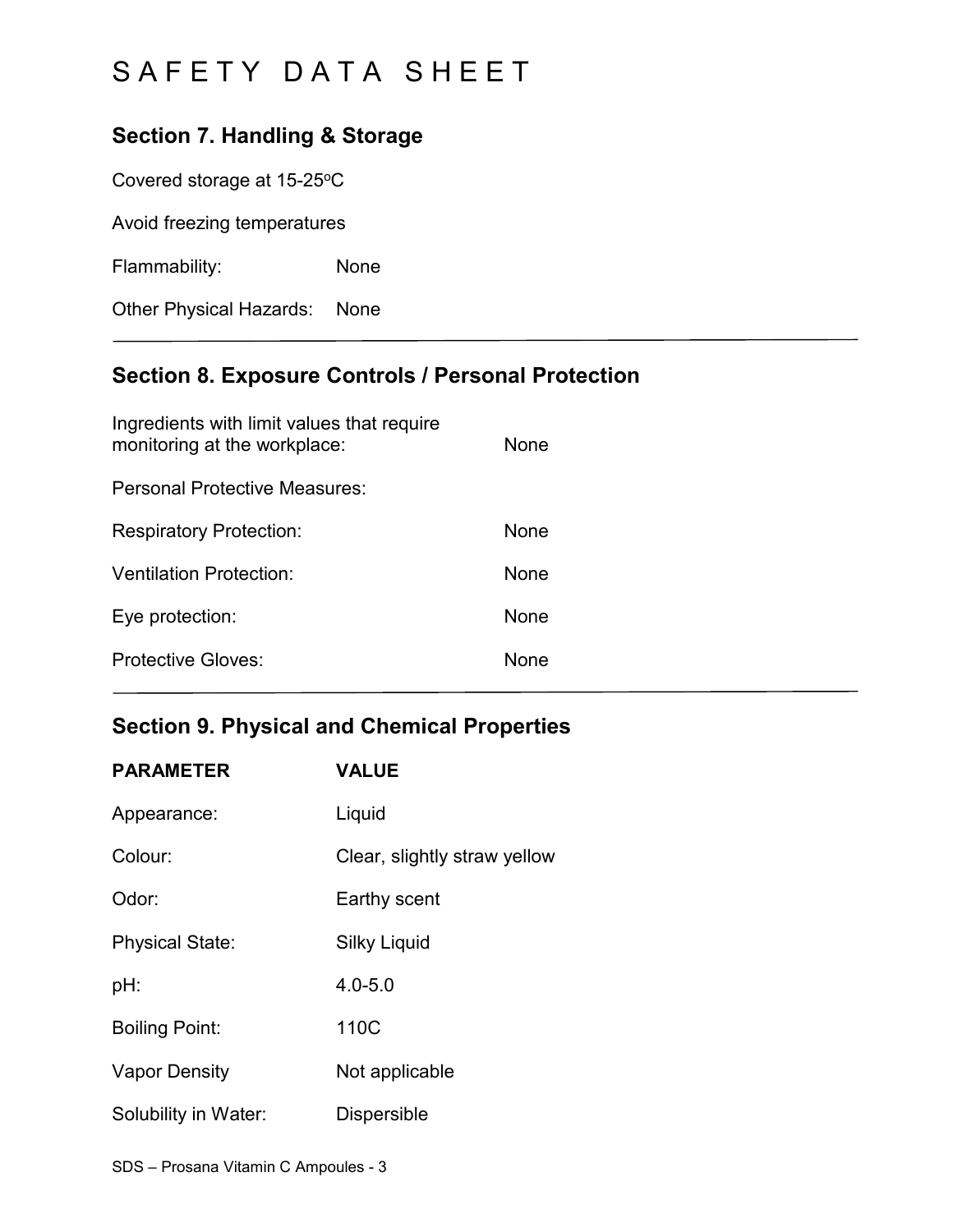Specific Gravity (range) 1.05-1.10

% VOC Complies with Federal and State regulations

# **Section 10. Stability and Reactivity**

| Stability:                              | <b>Stable</b>         |
|-----------------------------------------|-----------------------|
| Incompatibility:                        | None                  |
| <b>Hazardous Decomposition Products</b> | <b>None</b>           |
| Hazardous polymerization:               | <b>Will Not Occur</b> |

## **Section 11. Toxicological Information**

| Eye Irritation:                    | Mild eye irritant                                                              |
|------------------------------------|--------------------------------------------------------------------------------|
| <b>Skin Corrosion/Irritation:</b>  | Not a skin irritant based on product testing                                   |
| Respiratory or Skin Sensitization: | Not a skin sensitizer based on product testing                                 |
| Acute toxicity:                    | Not Available                                                                  |
| <b>Germ Cell Mutagenicity:</b>     | Does not contain any ingredients known to be<br>mutagenic according to OSHA    |
| Carcinogenicity:                   | Does not contain any ingredients known to be<br>carcinogenic according to OSHA |
| Reproductive toxicity:             | Not expected to cause reproductive toxicity                                    |
| STOT - Single Exposure:            | Not expected to cause organ toxicity                                           |
| STOT - Repeat Exposure:            | Not expected to cause organ toxicity                                           |
| <b>Aspiration Hazard:</b>          | Not an aspiration hazard                                                       |

# **Section 12. Ecological Information**

| Not expected to cause aquatic toxicity<br><b>Aquatic Toxicity:</b> |
|--------------------------------------------------------------------|
|--------------------------------------------------------------------|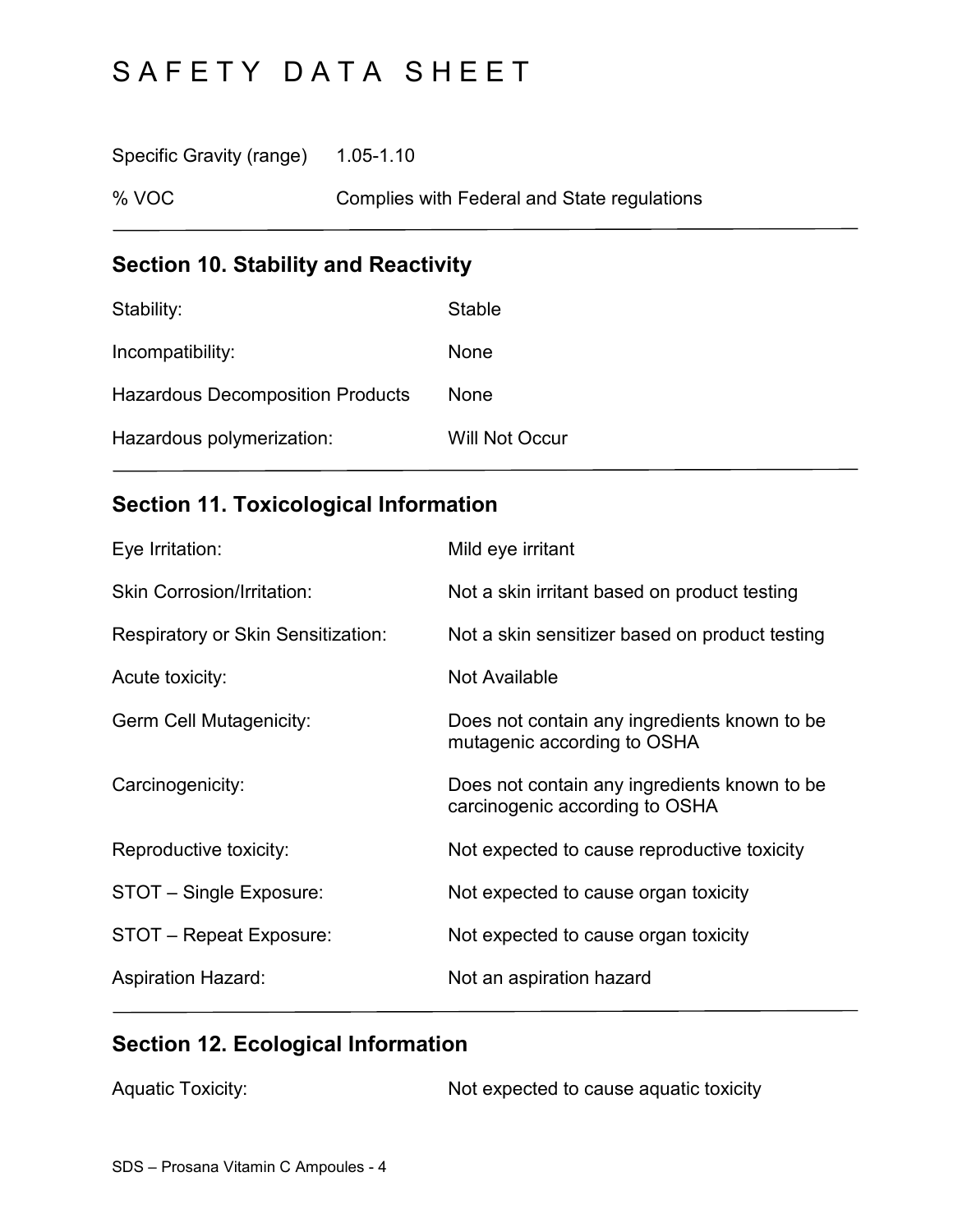# SAFFTY DATA SHFFT

| Persistence and Degradability: | Not Available                          |
|--------------------------------|----------------------------------------|
| Bioaccumulative Potential:     | Not Available                          |
| Mobility in Soil:              | Not Available                          |
| <b>Other Adverse Effects:</b>  | Not expected to cause adverse effects. |

### **Section 13. Disposal Considerations**

Consult applicable Local and State Regulations for disposal of non-hazardous liquids or solids. Do not dispose down sewer systems. Disposal in a properly regulated landfill is acceptable.

### **Section 14. Transport Information**

**Ground (DOT):**. Not hazardous for transport. **Vessel (IMDG):** Not hazardous for transport. **Air (IATA):** Not hazardous for transport.

## **Section 15. Regulatory Information**

#### **US Federal**

The product described in this Safety Data Sheet is regulated under the Federal Food, Drug, and Cosmetics Act and is safe to use as per directions on container, box or accompanying literature (where applicable).

#### **US States**

CA Prop 65: This product is not subject to warning labeling under California Proposition 65.

State Right-to-Know: No ingredients present in the finished product are listed on state right-to-know lists or state work exposure lists.

#### **Toxic Substances Control Act (TSCA) Inventory Status:**

This material is for cosmetic use.

#### **TSCA Export Notification Rules:**

This product does not contain any TSCA export notifiable ingredients.

#### **Sara Title III Section 313**